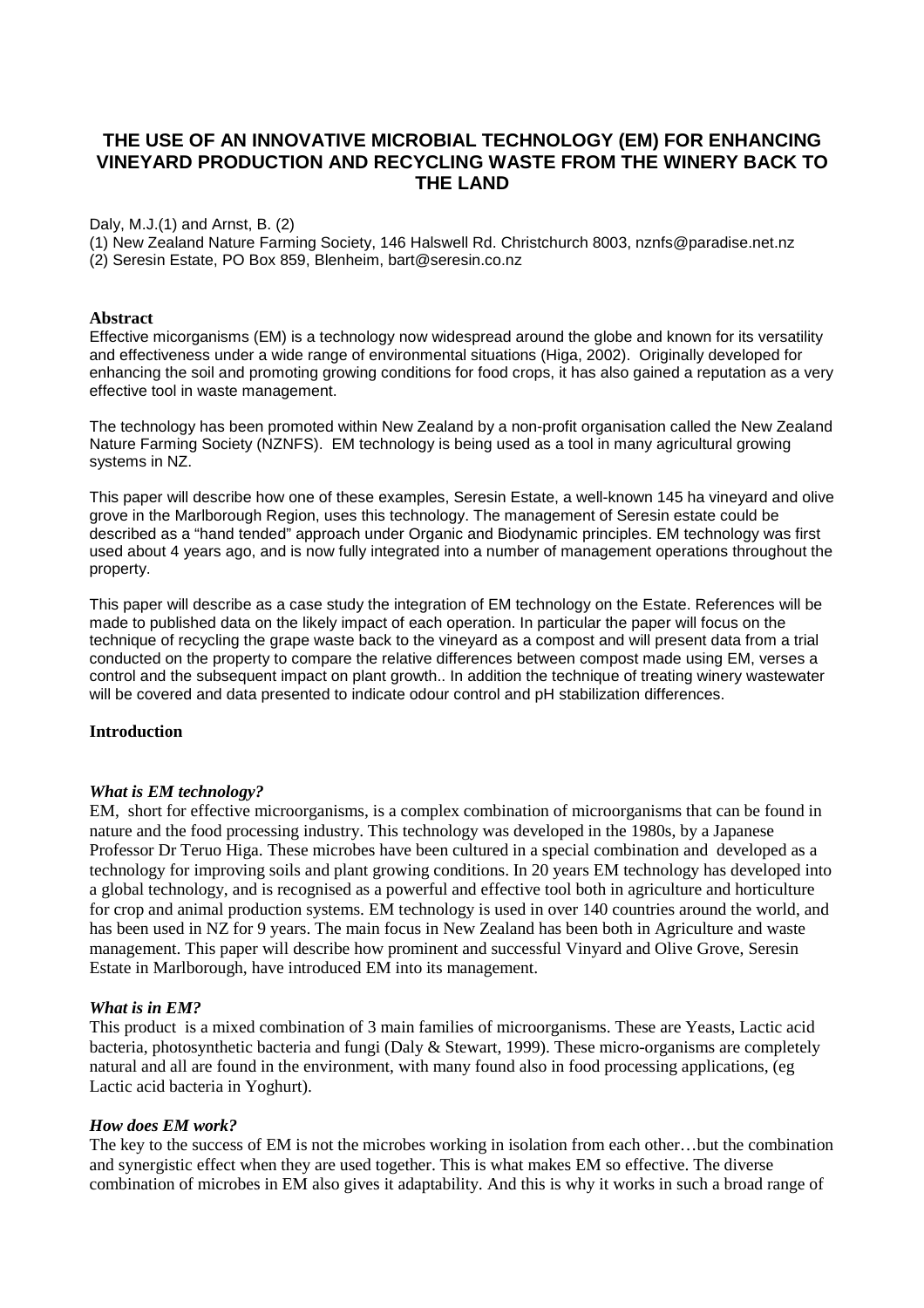conditions. The leading roles of each family of microbes will change as the environment applied into is changed. EM causes a fermentation process when applied to organic matter rather than a putrefying process. EM will compete with and displace, through competitive exclusion other microbes such as pathogenic microbes, some of which cause disease (eg. "Damping off" disease).

Seresin began using EM technology around 4 years ago, initially as a soil and plant application, then latterly as a compost additive and for wastewater treatment. This technology is now well integrated into management applications at Seresin and is considered an important multiple facet technology in the Holistic approach used on this property. Although the property has significant Olive plantings, the focus in this paper will be on the vineyard.

### **Seresin Estate**

Seresin Estate is a well-known 145 ha vineyard in the Marlborough Region, owned by the well-known New Zealand film Cinematographer, Michael Seresin.

Michael has placed great emphasis on creating a vineyard that works in Harmony with Nature, taking advantage of the natural contours and landforms to produce unique quality wines and extra virgin olive oils. The Vineyard encompasses some distinctive landscapes, and waterways that are enhanced by native plantings. The management uses a "hand tended" approach under Organic and Biodynamic principles, and has been using EM technology for 4 years.

| Size:                    | 114 ha in Grapes                                                    |  |
|--------------------------|---------------------------------------------------------------------|--|
| Established              | 1992                                                                |  |
| Organic Certification    | <b>May 2000</b>                                                     |  |
| Latitude                 | $41^{0}$                                                            |  |
| Altitude:                | 100m above sea level.                                               |  |
| Rainfall                 | 650mm evenly distributed through year                               |  |
| Temperature range        | Summer average 27°C, Winter average 13°C. (high sunshine 2448)      |  |
|                          | hrs/yr                                                              |  |
| Soils (Kear et al. 1967) | 2 distinct types, Waimakarriri alluvial loam well drained (45-75cm) |  |
|                          | depth), Renwick stony alluvium loam, high % rock fragments, recent  |  |
|                          | glacial formed.                                                     |  |
| Vineyard Production      | 600 tonnes expanding to 1000 tonnes                                 |  |
| varieties<br>$\bullet$   | Sauvignon Blanc, Chardonnay, Pinot Gris, Riesling, Pinot Noir       |  |
| Olive Grove Production   | 15 tonnes expanding to 30 tonnes                                    |  |
| varieties<br>$\bullet$   | Frantoio, Lecchino, Minerva, Pendalino (All Tuscan)                 |  |
| Olive growing plantings  | $5000+$                                                             |  |

| Table 1. Seresin Vineyard and Olive Grove 2005, statistics |  |  |  |  |  |  |
|------------------------------------------------------------|--|--|--|--|--|--|
|------------------------------------------------------------|--|--|--|--|--|--|

#### **How is EM being used around the vineyard?**

When EM is supplied, it is a living product, but stable at a pH off 3.5 (The natural lactic acid brine preserves and stabilises the product until used.

The product can be used directly by diluting with water adding a sugar source (molasses) and applying to the soil or plants or compost. However a more cost effective method is to activate and expand the product. This is done by making a solution containing 5% EM and 5% molasses. This solution is kept warm 30 degrees C for 7 days. In that time the microbial brew increases populations many times over and fully activates the microbes. This in effect, turns 1 litre of EM into 20 litres of activated EM (EM-A). Making a very cost effective product (cost  $= 60$  cents per litre).

This EM-A is then diluted with water and applied in the following operations;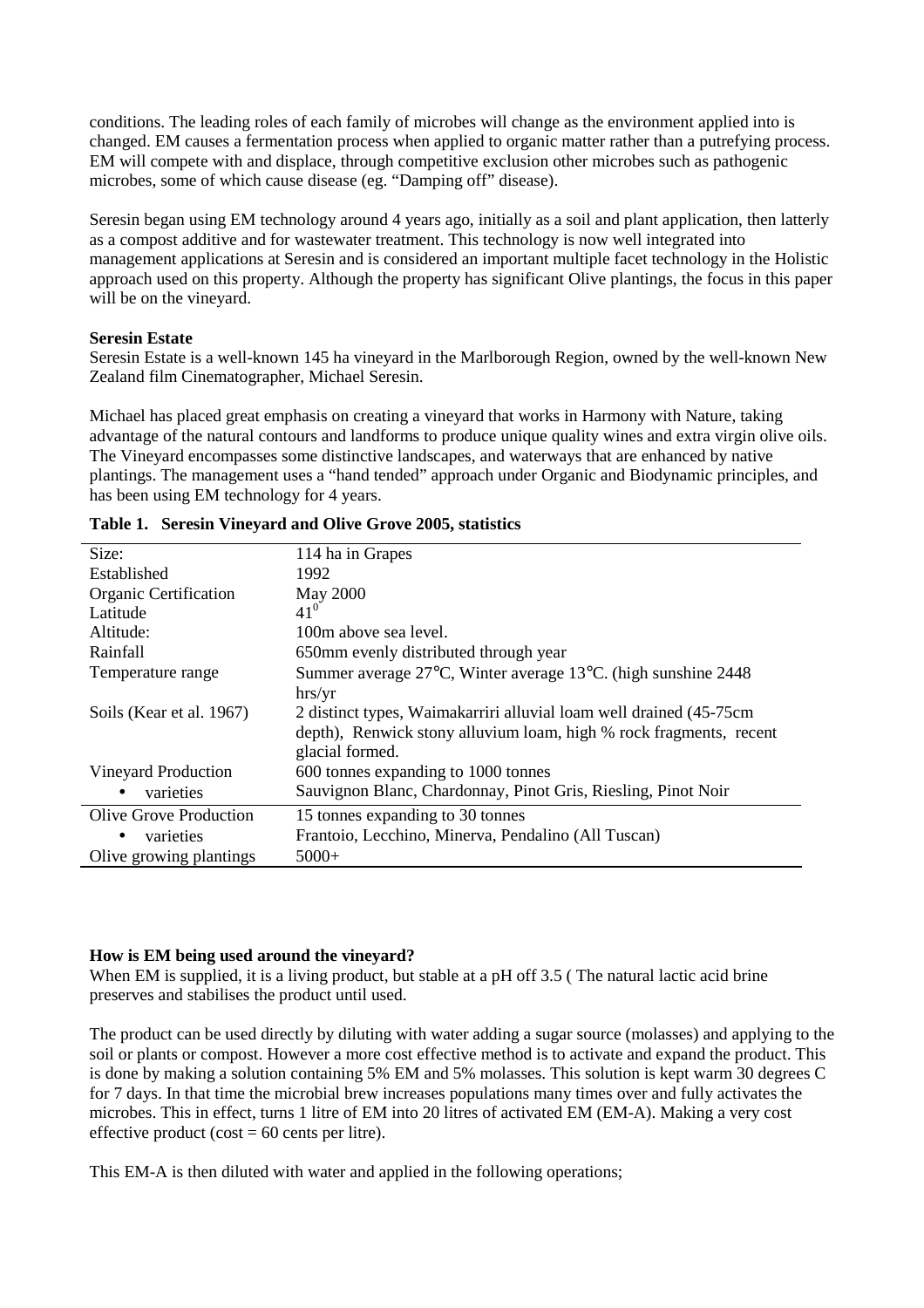## *Adding to fertilisers*

• EM-A is added to foliar fertilisers such as seaweed at 2 litres per ha.

## *Understorey management*

• When the understorey is mown and prunings mulched. EM-A is applied to the fresh cut mulch at 10-20 litres per ha EM-A

## *Compost making*

• In the compost making process. EM-A is added to the compost at 1-2 lites/cubic metre of compost

# *Vine health*

• EM-A is applied at 1% concentration as a foliar spray to enhance vine health and assist in disease control

## *Waste water treatment*

• EM-A is added to the waste water system to control smells and make the system work more efficiently. The water is then recycled onto amenity planted areas for irrigation.

# **How does Seresin justify the use of EM?**

The justification for using EM has come firstly from published data both within NZ and overseas, showing positives results from using EM. Secondly, from our own experience and observations with using EM over a period of several years.

There are numerous results that show EM can increase crop yields (Daly, 1996. Sangakkara & Higa, 2000) and can improve soil quality (Sangakkara & Higa, 2000. Hussain, *et al.* 2000)

EM has been shown to enhance fertiliser efficacy when combined together at application (Xu, 2000,Hussain, *et al.* 2000)

EM is used as a foliar application to improve vine health and reduce disease incidence (Robotic *et al*. 2001)

The justification for using EM in compost making has been based on our own trial to make two types of compost, one made with EM and one without EM, then an independent analyis of the samples. These results, which have been published, previously (Daly, 2004) are presented in the next section.

## *Compost Trial at Seresin*

A common waste product at Vineyards is the Grape pomace (skins seeds and bunch stems). This waste product is being turned into valuable compost.

To test the effectiveness of EM in the compost making process. Two separate compost batches were made in 2003.

Around 50 cubic metres of each compost type was made. Both treatments had the same base ingredients. 50% grape pomace, 25% wood chips, and 25% paper waste, a small quantity of rock phosphate and elemental sulphur was also added.

- 1) The EM compost received 1 litre of EM-A/cubic metre, applied to the ingredients as they were mixed. The compost was rolled down, then immediately covered with a black plastic sheet and left to ferment.
- 2) The standard compost was left uncovered and turned regularly as normal practice for aerobic compost.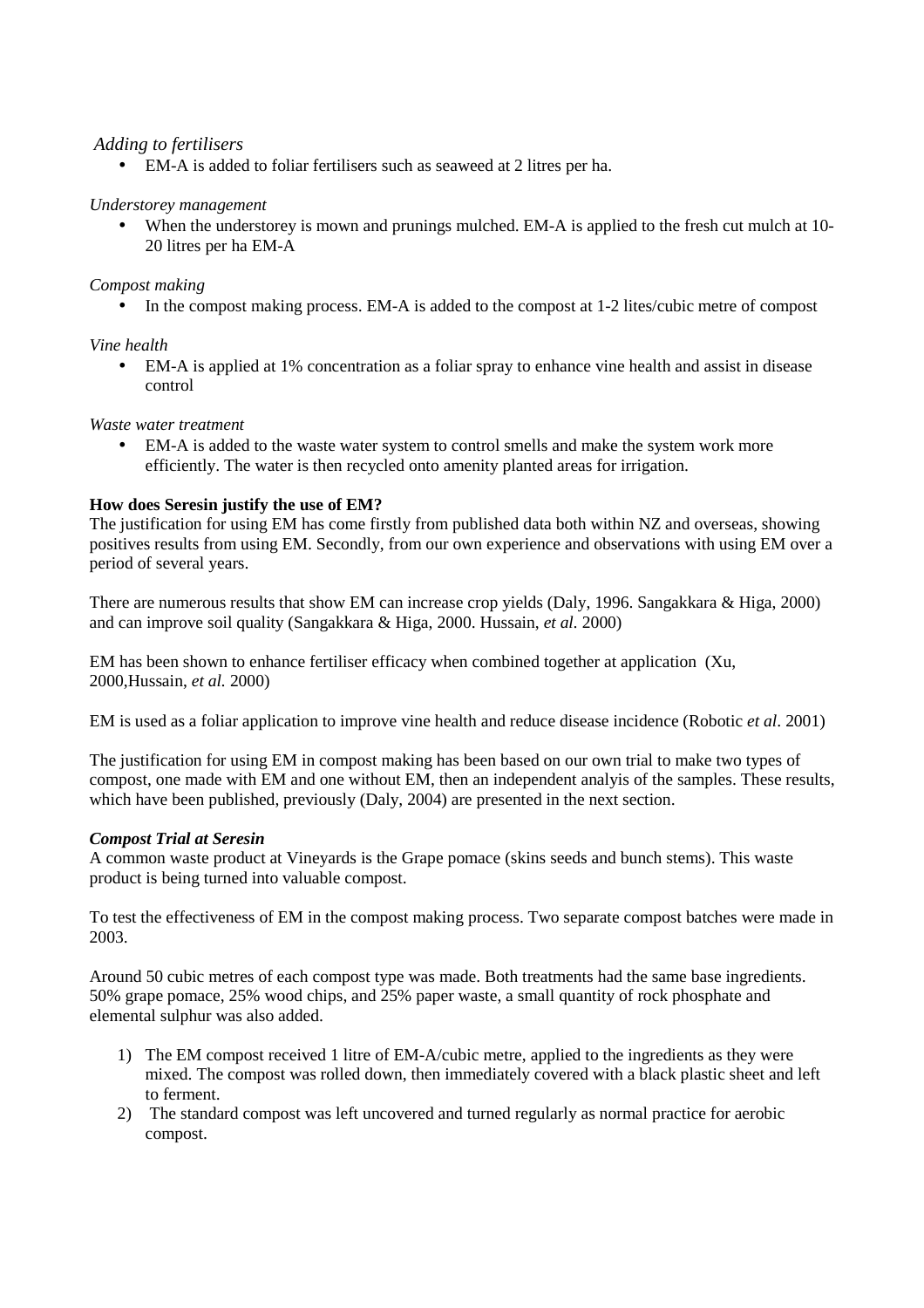After 12 weeks both composts were sampled and sent away for independent analysis and growth comparisons. There was a significant visual difference between the 2 compost treatments. With the EM treated compost looking more fully composted.

Results from Independent Growth Tests conducted by the Biological Husbandry Unit at Lincoln University were reported as follows;

### **Glasshouse Experiment Compost comparison (From internal report by Don Pearson, Lincoln University)**

"On 23/09/03 a standard seed raising mix was made up in three batches and bulked together. This mix was made up of the following ingredients sieved through a 6mm sieve, three parts composted bark, 1 part steam sterilised soil and 1 part pumice. Samples from composts A (EM compost) and B (standard compost) passed through a 6mm sieve and added as 10% of the final blend to the respective treatments. The control treatment C contained just the blend, with no added compost."

"Composts were placed in Flight 60 cell trays. One half of each tray i.e. 30 cells, were planted with one radish seed of the cultivar 'French Breakfast' and the other 30 cells with one seed each of 'green crop' mustard. On 17/10/03 the plants were harvested. Tops only for mustard were harvested level with the potting mix. For radish, tops were abscised at the top of the hypocotyl with 'roots' being the material below this point after the removal of the fine roots. Fresh weight was recorded immediately on harvesting, as was the number of plants present (total of 12 possible). Data was analysed using ANOVA on Minitab and means separated where appropriate using Fischer's protected LSD."

| Compost                         | <b>Number</b> |                   | Top fwt           |                   | Root fwt |
|---------------------------------|---------------|-------------------|-------------------|-------------------|----------|
| (description)                   | Mustard       | Radish            | Mustard           | Radish            | Radish   |
| A. (EM grape-compost)           | 9.8           | 11.4 ab           | 0.65a             | 0.68a             | 0.753a   |
| B. (Standard grape-<br>compost) | 10.2          | 11.6 a            | 0.55 b            | 0.54 <sub>b</sub> | 0.471 b  |
| C. (No compost)                 | 10.8          | 10.4 <sub>b</sub> | 0.54 <sub>b</sub> | $0.65$ ab         | 0.524 b  |
|                                 |               |                   |                   |                   |          |
| Significance                    | ns            | p < 0.01          | p < 0.01          | p < 0.01          | p < 0.1  |

### *Results Compost comparison Glasshouse expt.*

**Table 2. A comparison of EM compost; Influence of grape compost amendment on Mustard and Radish components; number, fresh weight means (plants/tray and g/plant) as a function of treatment**

"The EM grape-compost produced significantly higher fresh weights for both mustard and radish than the standard grape compost in the seed raising experiments." Table 2.

#### **Field Experiment Compost comparison**

"On 3/10/04 composts A and B were applied volumetrically at rates of approximately 40 tonne per hectare to 5 plots each of approximately  $0.75$ m<sup>2</sup>. A third control treatment of no compost application was applied. After application the treatments were lightly cultivated. Lettuce cultivar "Triumph" was planted at 5 plants per plot and 25cm spacings to assess the effect of the treatments on yield. Lettuces were harvested on 10/12/03 and the total number surviving and total yield were measured. From this the mean weight of plants at harvest was derived. Data was analysed using ANOVA on Minitab and means separated where appropriate using Fischer's protected LSD"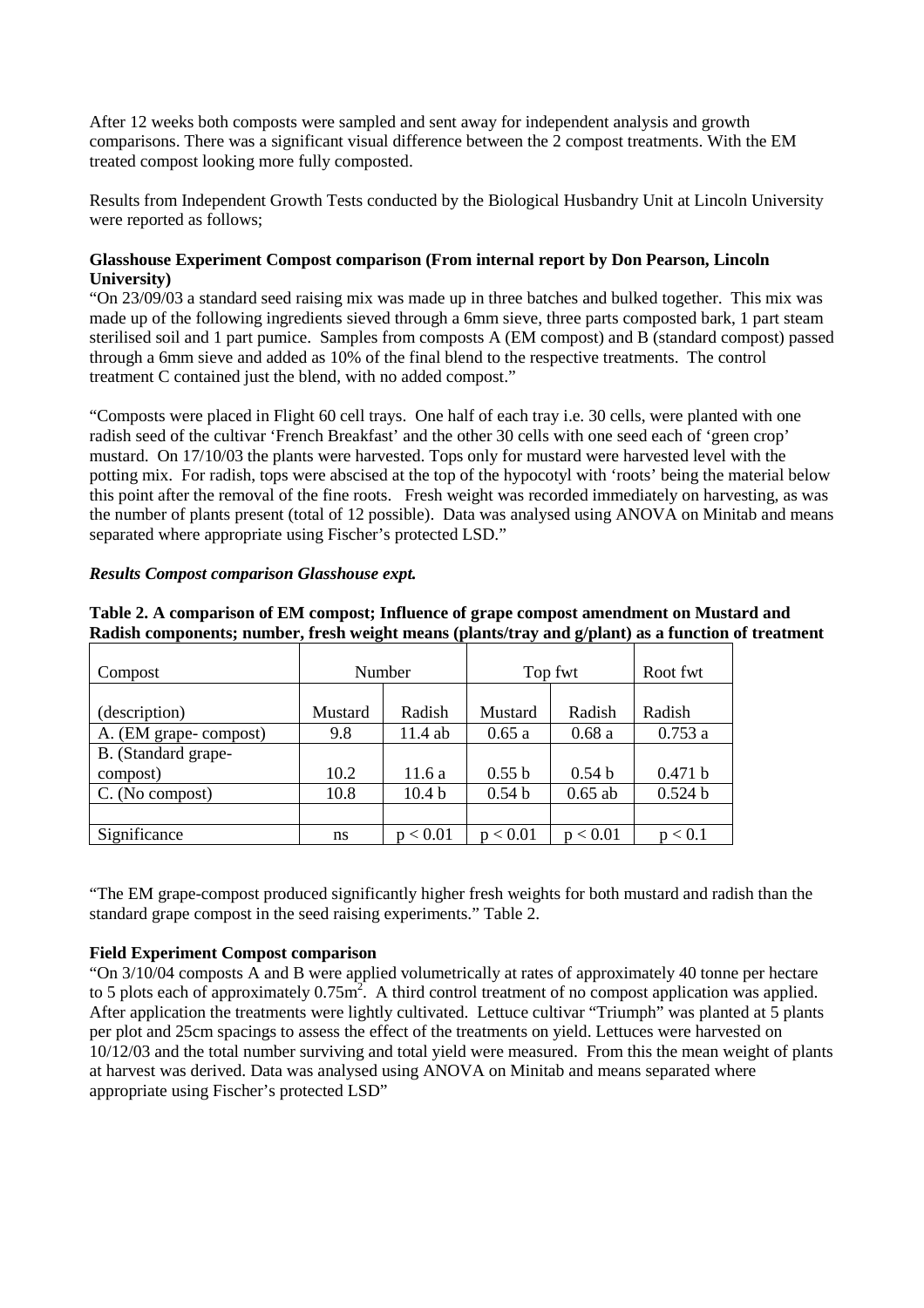## *Results Compost comparison Field expt***.**

"Compost A proved more effective than Compost B though both composts performed the same as the nil control<sup>"</sup> Table 4.

| Table 4. A comparison of EM compost; Influence of grape compost soil amendment on yield |
|-----------------------------------------------------------------------------------------|
| characteristics of lettuce variety 'Triumph (g/plant)                                   |

| Compost                     | Number | Mean weight |
|-----------------------------|--------|-------------|
|                             |        |             |
| A. (EM grape-compost)       | 4.4    | 0.58a       |
|                             |        |             |
| B. (Standard grape-compost) | 4.0    | 0.43 b      |
|                             |        |             |
| C. (No compost)             | 3.8    | $0.49$ ab   |
|                             |        |             |
| Significance                | ns     | p < 0.05    |

"On the whole Compost A performed the best with a clear win against Compost B and control in mustard fresh and dry weights, a win against Compost B in radish tops fresh weight, a combined win with control against Compost B in radish tops dry weight, and a win against compost B for field grown lettuces."

"Previous experiments have demonstrated the efficacy of EM Bokashi, particularly in pot trials, but not with a direct comparison with aerobic compost from the same materials. This experiment demonstrates the efficacy of the EM inoculated compost over the 'non EM' product. It is also interesting to note that there is much less loss of carbon during the EM process than the aerobic process. So, as products were applied at the same rate, the EM treated product not only increased plant growth more than the 'non EM' product but also allowed the initial residue to be spread over a larger area."

As can be seen by the above report on the compost performance, the addition of EM to the composting process produced much higher quality compost at Seresin. In addition with this technique, the speed of composting is greater, allowing quicker turnaround times and more repetitions of compost throughout the year. Because the compost is covered there is less leaching (rainfall effect removed), and the energy used to compost is less because there is no turning with machinery. Overall a much better technique than the standard composting method.

## **Treating Winery processing waste water**

Although Seresin is using EM in its waste treatment system to improve smell and function, we have not collected any data on this process. However, at another vineyard (Canterbury Wine House), we have been using EM to control smell and improve the function without the use of chemical, and will present data from there.

The Winery had a smell problem associated with irrigating its treated and processed wastewater. The processed water is used for irrigation onto the feature gardens in front of the main reception and restaurant areas of this Vineyard. This smell problem was not good for business!

The wastewater from the winery contained a number of winemaking chemicals and sediment and residues from cleaning out ferment tanks and barrels. The process for treating this acidic wastewater, was through a biological multi-tank system with aeration in the process. Caustic soda was added to raise the pH.